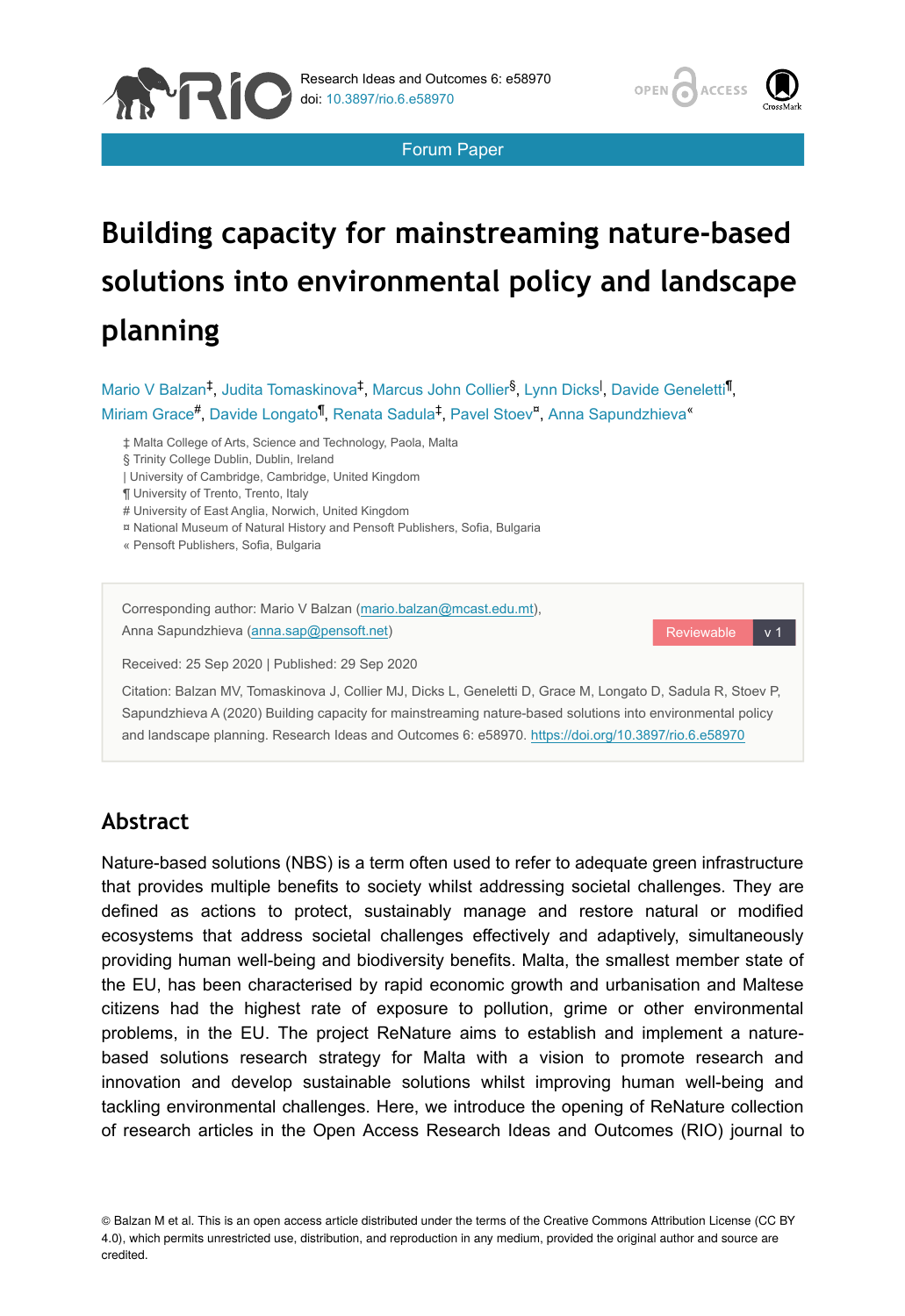publish unconventional research outputs and training materials. It will host key outputs relating to the sustainable use of biodiversity, biodiversity – ecosystem functioning, green infrastructure and ecosystem service assessments across rural-urban gradients, equitable access to the benefits derived from nature in cities and socio-environmental justice, payments for ecosystem services, and designing nature-based solutions.

### **Keywords**

nature-based solutions, ecology, ecosystem services, learning materials, trainings, biodiversity, capacity building

### **Introduction**

A growing recognition of the socio-cultural and economic benefits provided by nature has led to a surge in policy and research initiatives that aim to better integrate nature in cities and landscapes to address key societal challenges. The term 'nature-based solutions' is often used to refer to adequate green infrastructure that provides multiple benefits to society whilst addressing societal challenges. Within nature-based solutions approaches, ' *nature*' (ecosystems or biodiversity) is seen as a solution to our societal and environmental challenges, rather than something to protect and conserve which have been the focus of traditional legislation and policy initiatives.

Nature-based solutions (NBS) are defined as actions to protect, sustainably manage and restore natural or modified ecosystems that address societal challenges effectively and adaptively, simultaneously providing human well-being and biodiversity benefits (Cohen-Shacham et al. 2016). Examples of nature-based solutions include different forms of green and blue infrastructure, green roofs and walls, rain gardens, sustainable urban drainage systems, natural water retention measures, hedgerows, salt marshes and dunes, floodplains, and urban green spaces. Nature-based solutions are by definition multifunctional, delivering multiple ecosystem services which simultaneously provide economic, social, and environmental benefits.

A key characteristic that distinguishes nature-based solutions interventions from other 'nature-based approaches' is that they are used to address key societal challenges. Societal challenges arise from a combination of natural and anthropogenic factors, and include climate change, disaster risk, economic and social development, human health, food security, water security and environmental degradation and biodiversity loss (Cohen-Shacham et al. 2016). Establishing a clear understanding of the challenges to be addressed is a key criterion for nature-based solutions implementation and can be used to develop a rationale and strategy for nature-based solutions implementation that maximises benefits to human well-being and biodiversity (IUCN 2020). For example, nature-based solutions can address the societal challenges of innovation, job creation and community development while at the same time create net positive effects on the environment by making a sustainable use of biodiversity and natural resources (Maes and Jacobs 2017).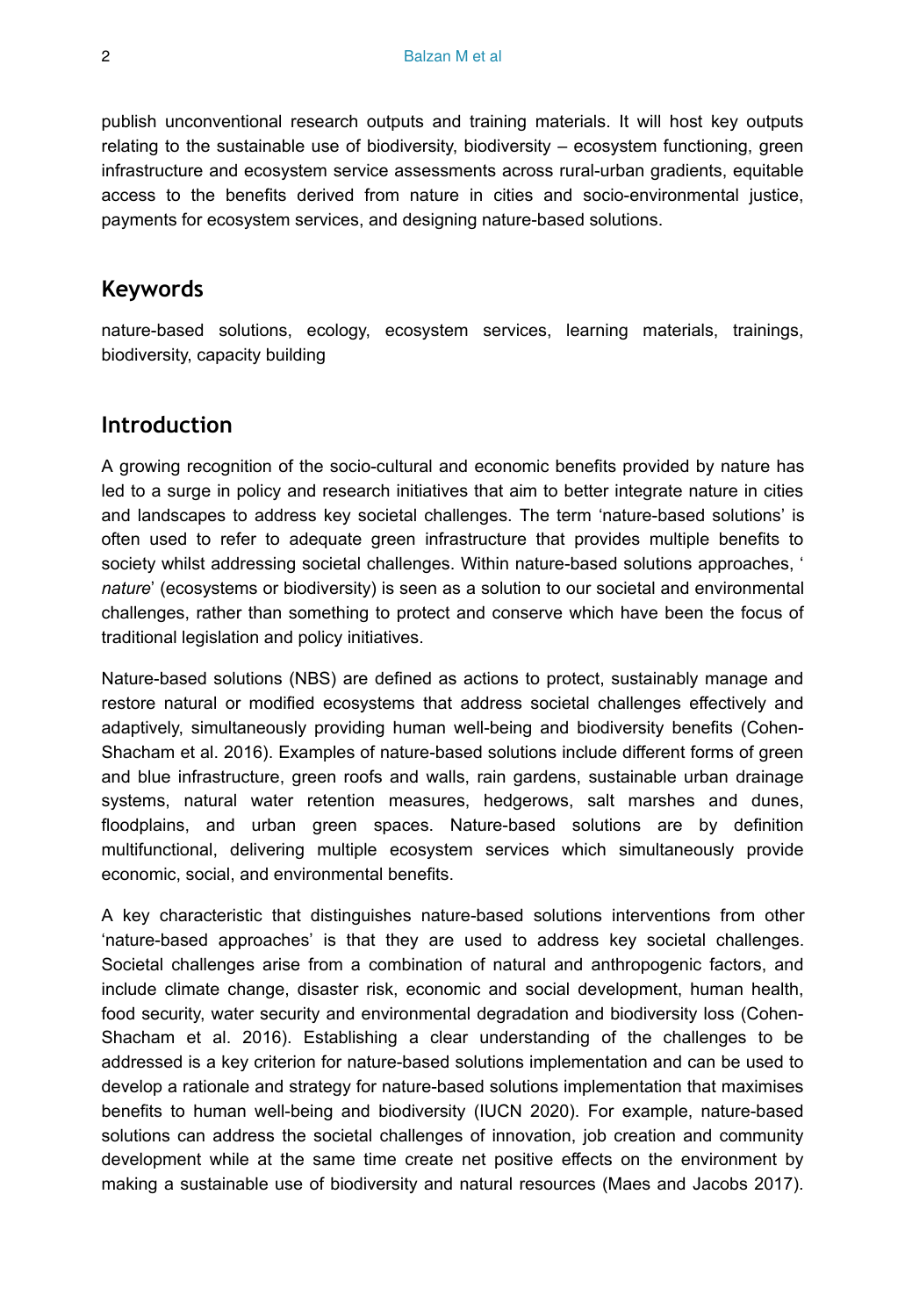Hence, nature-based solutions present an opportunity to planners and decision-makers to improve the quality of life of citizens whilst benefiting biodiversity and supporting the delivery of a range of ecosystem services.

Nature-based solutions have become a key priority to mainstream environmental protection and sustainable use of biodiversity at global (IUCN 2020) and regional (e.g. Mediterranean (Canals Ventin and Lazaro 2019) and European (Faivre et al. 2017) scales). However, uptake of nature-based solutions depends largely on decisions taken at country level and even when nature-based solutions are included in policy instruments, there are normally no quantitative and measurable targets or mandatory standards (Davis et al. 2018). There is a lack of integrated urban policies that use nature-based approaches in the Mediterranean region (IUCN 2019), whilst actions that are aimed at supporting regulating and cultural ecosystem services are often not supported with an adequate knowledge-base (Cortinovis and Geneletti 2018; La Rosa et al. 2016). Similarly, there are also few examples of stakeholder involvement in nature-based solutions co-creation in scientific literature (Hanson et al. 2020), whilst in most cases practitioners do not have a comprehensive understanding of the associated costs and benefits associated with naturebased solutions implementation (Grace et al. submitted).

## **ReNature: Establishing and implementing a nature-based**

## **solutions research strategy in Malta**

The challenge of putting together socio-economic demands and environmental challenges are particularly felt in Malta, the smallest member state of the European Union (EU). With a land area of around 316 km<sup>2</sup> (Fig. 1), an average resident human population of 1,505 persons per  $km^2$  in 2017, and a strong and demanding tourism sector, Malta has been characterised by rapid economic growth and urbanisation. Socio-economic inequalities in life expectancy and health status have been identified as a persistent concern (OECD/ European Observatory on Health Systems and Policies 2019) and Maltese citizens had the highest rate of exposure to pollution, grime or other environmental problems, in the EU (Eurostat 2017). The region is also characterised by an increased risk to human life driven by a strong rise in the frequency and intensity of heat waves towards the South of Europe and an upsurge in drought conditions, leading to higher rates of weather fatalities in Southern European countries, as a consequence of climate change (Forzieri et al. 2017). Recent research from the study area has identified a rural – urban gradient in availability of green infrastructure and in ecosystem services capacities (Figs 2, 3), with urban cores having high population densities considered as ecosystem services coldspots. At the same time, green infrastructure within the urban environment is more strongly used per unit area, and therefore having higher ecosystem service flows, by urban residents (Balzan et al. 2018;Balzan and Debono 2018).

The project ReNature aims to establish and implement a nature-based solutions research strategy for Malta with a vision to promote research and innovation and develop sustainable solutions whilst improving human well-being and tackling environmental challenges. The strategy is complemented by a newly-developed research and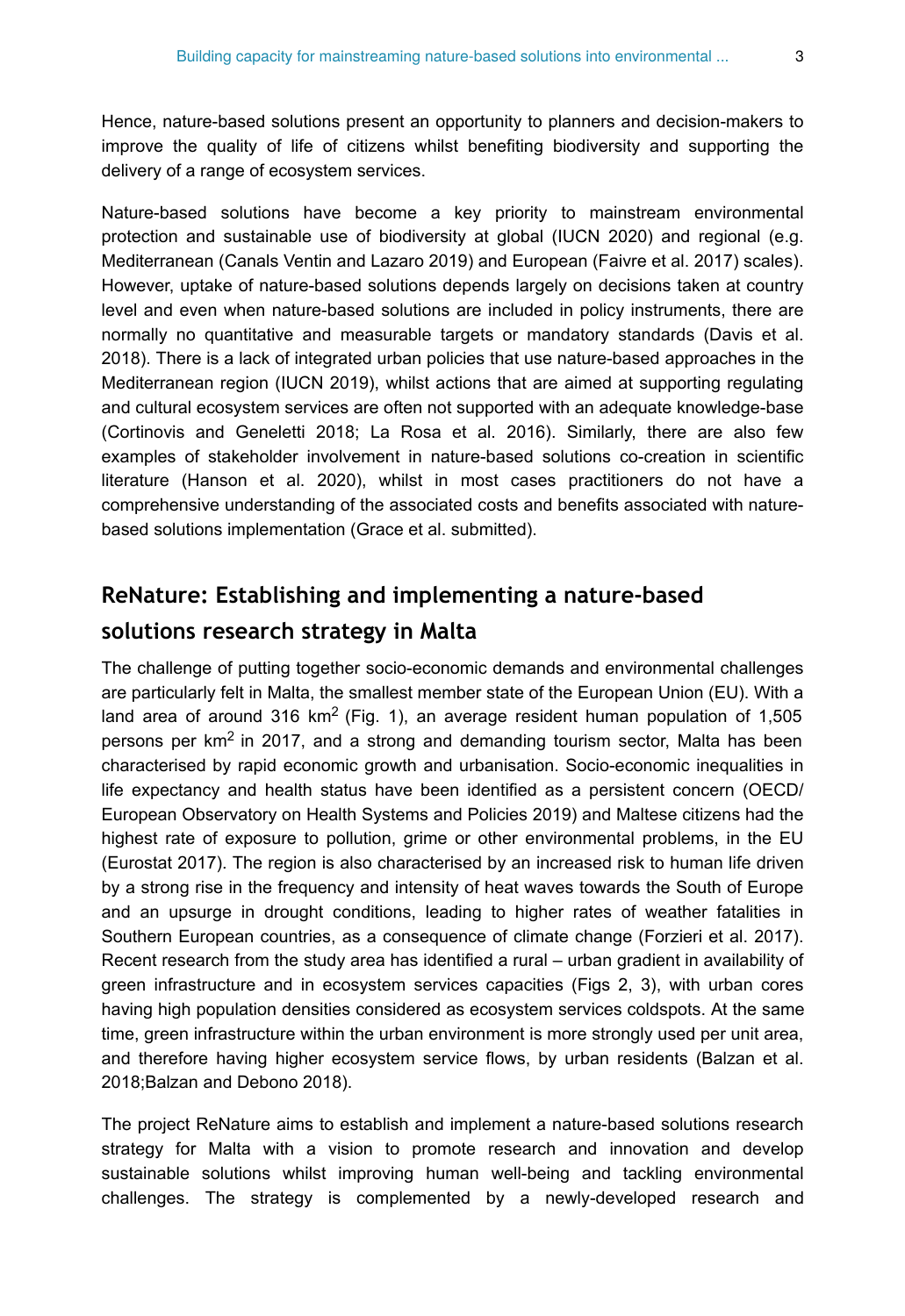practitioners' cluster to act on it, with a vision to stimulate both scientific excellence and innovation capacity to promote action towards the Sustainable Development Goals. More specifically, the objectives of the ReNature project are to:



- 1. strengthen collaborations across the science-policy interface and stimulate common research projects and information flow among the different players;
- 2. provide opportunities for capacity-building to enable Maltese entities to collaborate and link up with third parties for the development of excellent scientific research in the nature-based solutions sector;
- 3. develop the evidence-base for landscape and urban planning to better integrate nature-based solutions approaches;
- 4. carry out a knowledge synthesis for policy-making and share a developed, evidence-based compendium, consisting of research data and peer-reviewed publications from collaborative research, in open access repositories;
- 5. extend the partnership by clustering with ongoing and future projects on naturebased solutions at European scale, and
- 6. provide solutions and alternatives to national authorities, policy-makers and businesses on the implementation of nature-based solutions.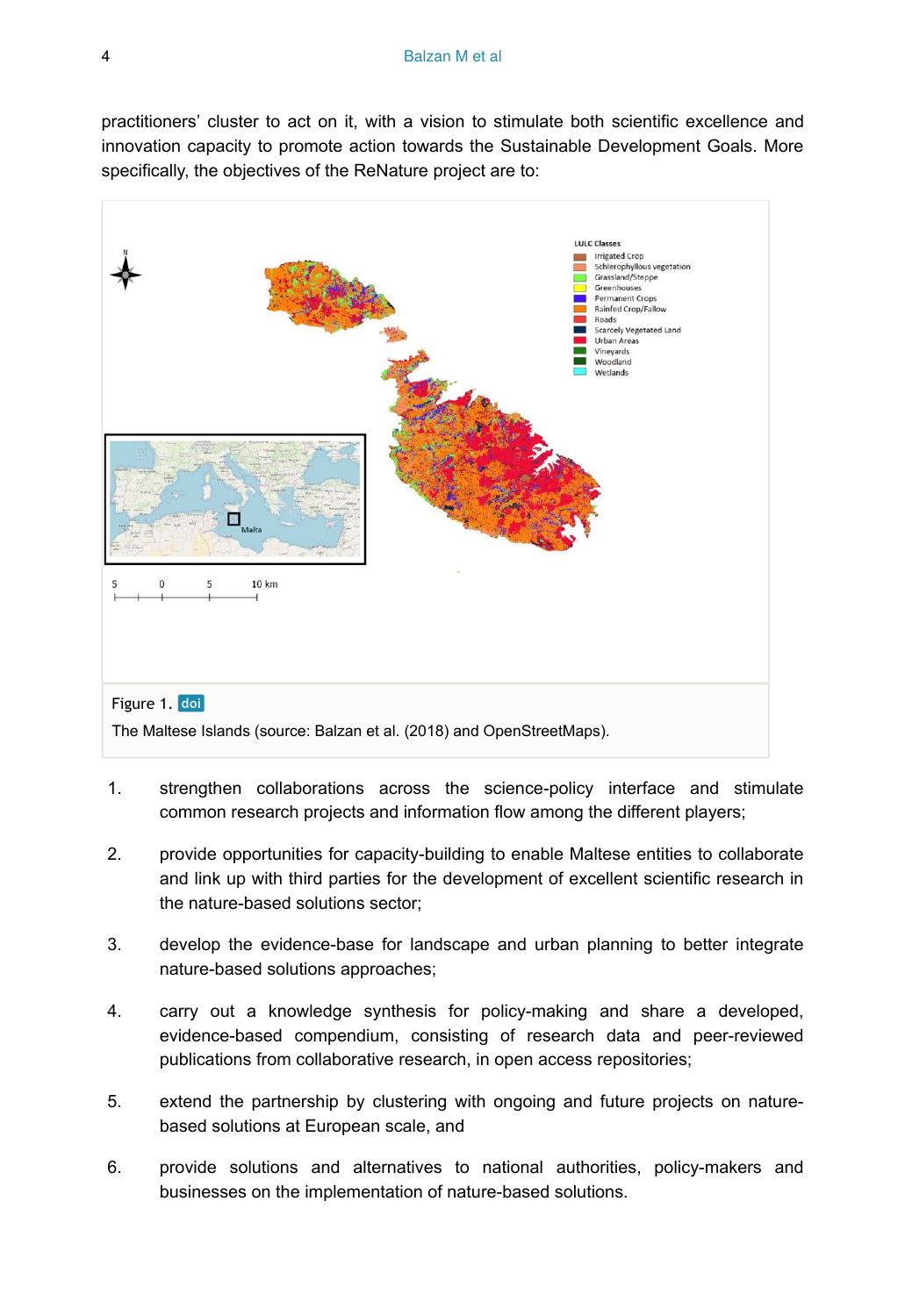ReNature has established collaborative research and capacity-building initiatives between the Malta College of Arts, Science and Technology (MCAST), as a tertiary and research organisation based in Malta, and the Trinity College Dublin (Ireland); University of Trento (Italy); University of East Anglia and University of Cambridge (United Kingdom), and Pensoft Publishers (Bulgaria). The activities carried out have included training and networking events aimed at building up the research capacity and at promoting research excellence in the field of nature-based solutions. The ReNature team has organised four training courses, attended by academics and relevant stakeholders, focussed on topics relating to: biodiversity and land monitoring; mainstreaming nature-based solutions in planning and policy-making; nature-based solutions in urban planning; and nature-based solutions in rural landscapes. The main objective of these capacity building activities is to create a space for open and inspiring discussion among project partners, academics, practitioners and stakeholders. One PhD Summer School (the [Renaturing Cities:](http://renature-project.eu/news/1846_nature-based-solutions-for-malta-arise-from-multi-disciplinary-summer-school/) [Interdisciplinary Summer School\)](http://renature-project.eu/news/1846_nature-based-solutions-for-malta-arise-from-multi-disciplinary-summer-school/) was organised with the support of the COST Action Circular City. The First ReNature Summer School was aimed at providing participants with an understanding of the features and potential of NBS in the context of a holistic approach towards landscape sustainability, and has also included "problem-based" learning sessions aimed at stimulating professional development and further cooperation among students also in the aftermath.



#### Figure 2. doi

(a) Assessing the relationship between green infrastructure cover (GI) in each local council and average ES capacity and (b) population density (Adapted from: Balzan 2017).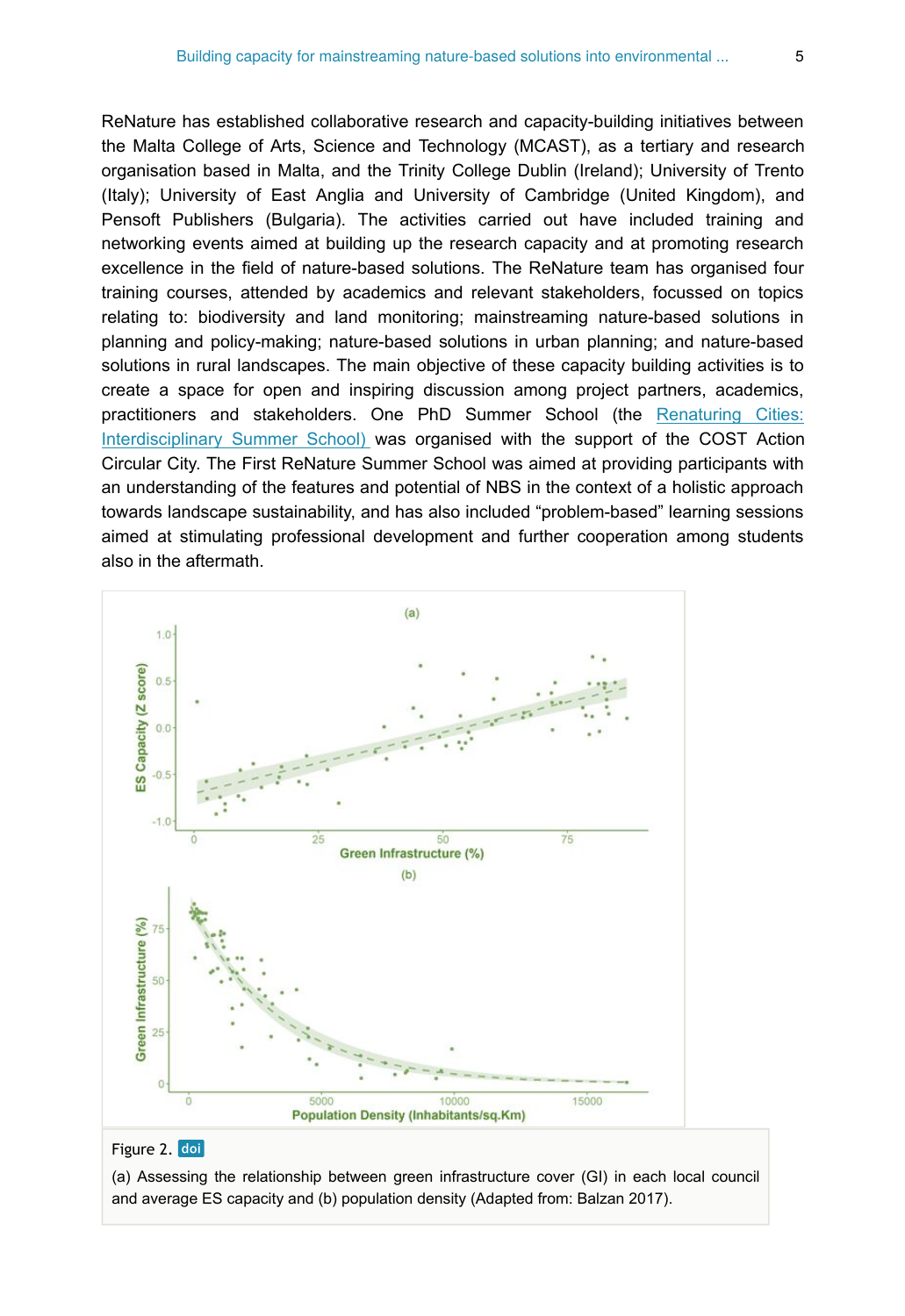

## **The ReNature RIO Collection: Building capacity for nature-based**

## **solutions**

Open science is one of the key pillars of the ReNature project, which has already openly shared access to developed training material and scientific outcomes. Similarly, the ReNature Nature-based Solutions Compendium has collated information about naturebased solutions in Malta and shared data openly with all interested users and practitioners (Williams et al. 2019). ReNature has established a *Research Ideas and Outcomes (RIO)* collection to publish unconventional research outputs and training materials, and to ensure that all project outcomes are available in open access, with a stable DOI assigned and comprehensively collected in one place. The innovative features of RIO Journal allow for open and public post publication peer review, encouraging discussion among peers and consecutively allowing the publication of updated versions of each article, linked via Cross Mark.

The ReNature RIO Collection will host key outputs relating to the sustainable use of biodiversity, biodiversity – ecosystem functioning, green infrastructure and ecosystem service assessments across rural-urban gradients, equitable access to the benefits derived from nature in cities and socio-environmental justice, payments for ecosystem services, and designing nature-based solutions. Reports from workshops attended by students, early career researchers and policy makers from all over the world will accumulate further empirical knowledge on the ReNature subjects. This Collection will continue to be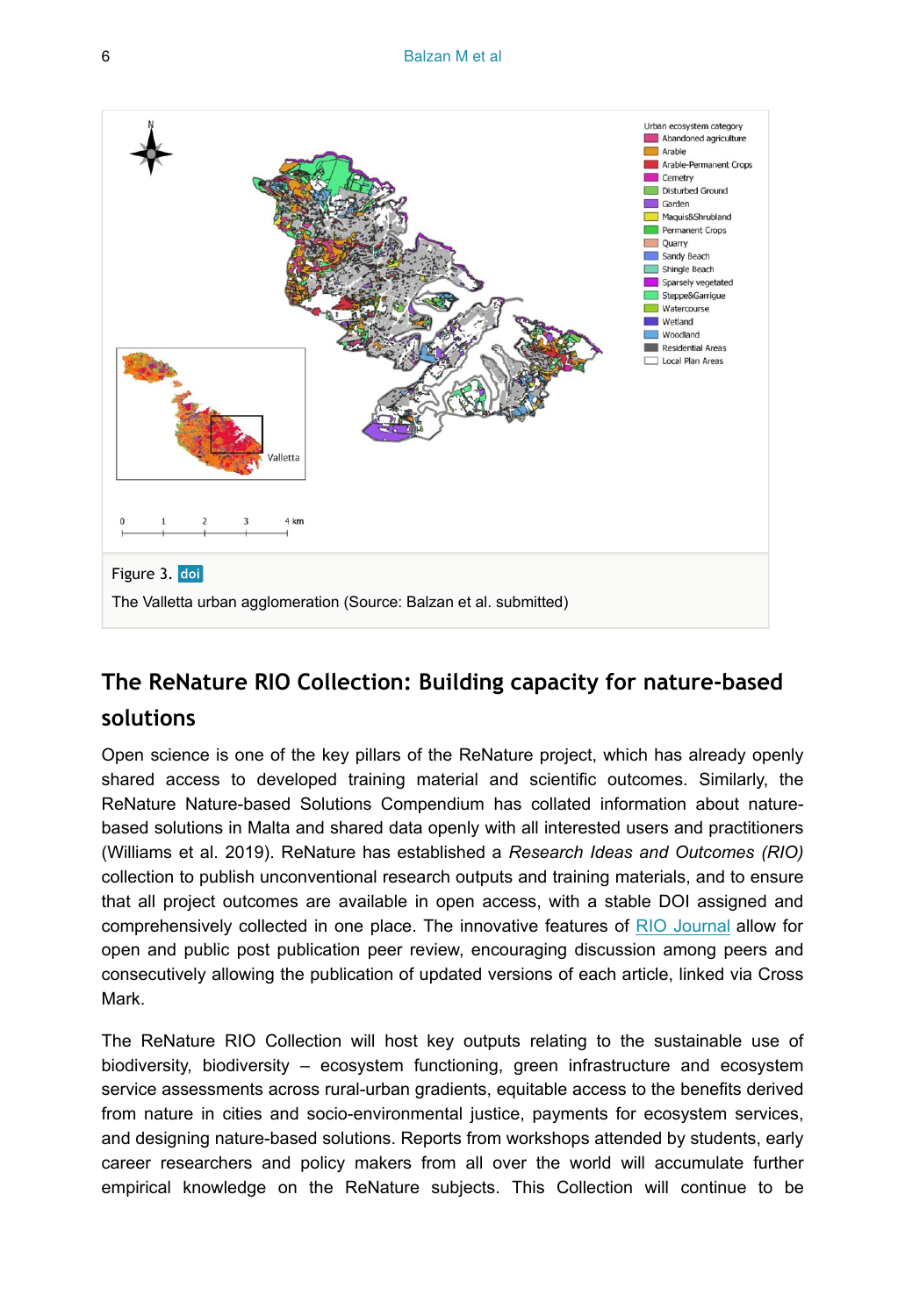developed further as the ReNature project continues to promote open innovation whilst effectively engaging communities in the co-development and exchange of knowledge for nature-based solutions implementation.

## **Acknowledgements**

The ReNature project receives funding from the European Union's Horizon 2020 research and innovation programme under grant agreement No 809988.

## **References**

- Balzan M (2017) Ecology for the city: Analysing the role of green infrastructure In creating liveable cities. Zenodo<https://doi.org/10.5281/zenodo.1165152>
- Balzan MV, Debono I (2018) Assessing urban recreation ecosystem services through the use of geocache visitation and preference data: a case-study from an urbanised island environment. One Ecosystem 3 <https://doi.org/10.3897/oneeco.3.e24490>
- Balzan MV, Caruana J, Zammit A (2018) Assessing the capacity and flow of ecosystem services in multifunctional landscapes : evidence of a rural-urban gradient in a Mediterranean small island state. Land Use Policy (75)711-725. [https://doi.org/10.1016/](https://doi.org/10.1016/j.landusepol.2017.08.025) [j.landusepol.2017.08.025](https://doi.org/10.1016/j.landusepol.2017.08.025)
- Balzan MV, Zulian G, Maes J, Borg M (submitted) Assessing the effectiveness of urban ecosystems to prioritise nature-based solutions interventions in a high-density urban agglomeration.
- Canals Ventin P, Lazaro M (2019) Towards nature-based solutions in the Mediterranean. IUCN Centre for Mediterranean Cooperation.
- Cohen-Shacham E, Walters G, Janzen C, Maginnis S (2016) Nature-based solutions to address global societal challenges. IUCN <https://doi.org/10.2305/iucn.ch.2016.13.en>
- Cortinovis C, Geneletti D (2018) Ecosystem services in urban plans: What is there, and what is still needed for better decisions. Land Use Policy 70: 298‑312. <https://doi.org/10.1016/j.landusepol.2017.10.017>
- Davis M, Abhold K, Mederake L, Knoblauch D (2018) Nature-based solutions in European and national policy frameworks. Deliverable 1.5. NATURVATION. Horizon 2020 Grant Agreement No 730243.
- Eurostat (2017) Exposure to pollution, grime and other environmental problems. [WWW Document].
- Faivre N, Fritz M, Freitas T, de Boissezon B, Vandewoestijne S (2017) Nature-based solutions in the EU: Innovating with nature to address social, economic and environmental challenges. Environmental Research 159: 509‑518. <https://doi.org/10.1016/j.envres.2017.08.032>
- Forzieri G, Cescatti A, Silva FB, Feyen L (2017) Increasing risk over time of weatherrelated hazards to the European population: a data-driven prognostic study. The Lancet Planetary Health [https://doi.org/10.1016/S2542-5196\(17\)30082-7](https://doi.org/10.1016/S2542-5196(17)30082-7)
- Grace M, Balzan M, Collier M (submitted) Priority knowledge needs for implementing nature-based solutions in the Mediterranean islands. Environmental Science & Policy. Manuscript submitted for publication.